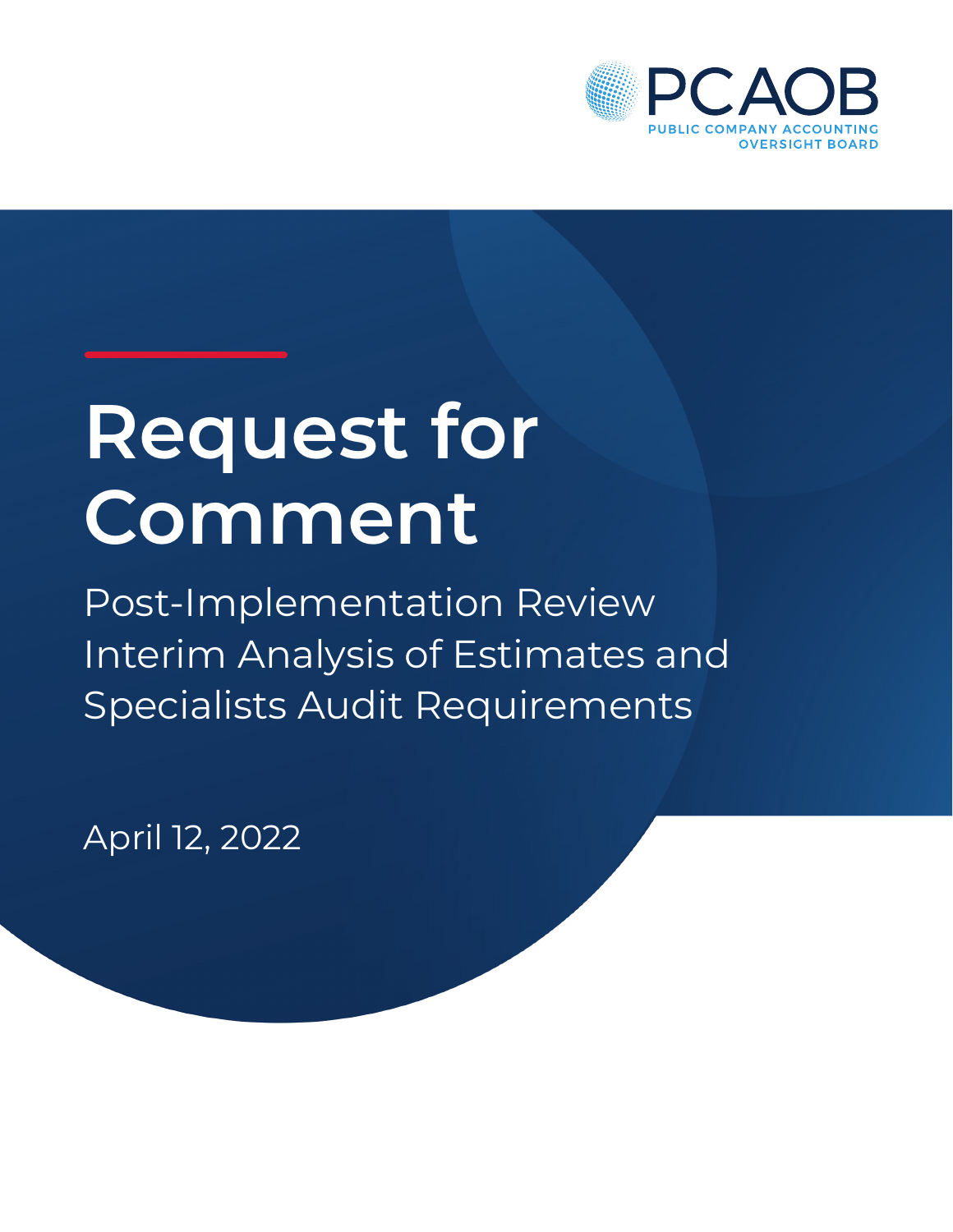# I. INTRODUCTION

The Public Company Accounting Oversight Board (PCAOB) is committed to robust economic analysis, including post-implementation reviews on the overall effect of new auditing requirements. As part of that commitment, the staff of the PCAOB's Office of Economic and Risk Analysis is conducting an interim analysis to evaluate the initial impact of new requirements for auditing accounting estimates and using the work of specialists. The PCAOB will carefully evaluate evidence obtained from the analysis and consider whether additional guidance or other steps may be appropriate.

To inform the interim analysis, PCAOB staff is (1) analyzing PCAOB inspections and thirdparty financial data and (2) conducting surveys and targeted interviews of auditors, preparers, and audit committee members. This request for comment supplements those activities and provides a mechanism for all interested stakeholders, including investors, to provide comment and information on the initial impact of the auditing requirements for accounting estimates and the use of the work of specialists as audit evidence. The PCAOB expects to produce a report in the fourth quarter of 2022 to communicate findings and provide stakeholders with early insights into the initial impact of the requirements.

Because some of the effects of the new requirements may take several years to fully manifest or stabilize, after a reasonable period of time, the PCAOB will conduct a full postimplementation review. The staff will evaluate the benefits and costs of the new requirements, including any unintended consequences, to understand the overall impact on auditors, public companies, and users of financial statements. The post-implementation review will also be made available to the public. Further information on [post-implementation reviews](https://pcaobus.org/EconomicAndRiskAnalysis/pir/Pages/default.aspx) is available on the PCAOB website.

The PCAOB staff encourages all interested parties to comment. Comments should be submitted through one of the following methods:



**By email [comments@pcaobus.org](mailto:comments%40pcaobus.org%20?subject=PCAOB%20No.%202022-001%20-%20Request%20for%20Public%20Comment-%20Impact%20of%20Auditing%20Requirements%20Related%20to%20Estimates%20and%20Specialists)**



#### **By postal mail**

Office of the Secretary, PCAOB, 1666 K Street, NW, Washington, DC 20006-2803.

All comments should refer to Interim Analysis No. 2022-001, Estimates and Specialists Audit Requirements, on the subject or reference line and should be submitted no later than **June 10, 2022**. All comments received in response to this request for comment will be made available to the public and posted on the PCAOB website. You are encouraged, but not required, to provide your name and professional affiliation. You are also encouraged to state whether you are commenting from the perspective of a preparer, audit committee member, auditor, investor, or other type of stakeholder. In general, the PCAOB will post comments as they are received.

#### **Questions regarding this request for comment should be directed to:**

Carrie von Bose, Senior Financial Economist, Office of Economic and Risk Analysis (202-591-4732, **[vonbosec@pcaobus.org](mailto:vonbosec@pcaobus.org)**).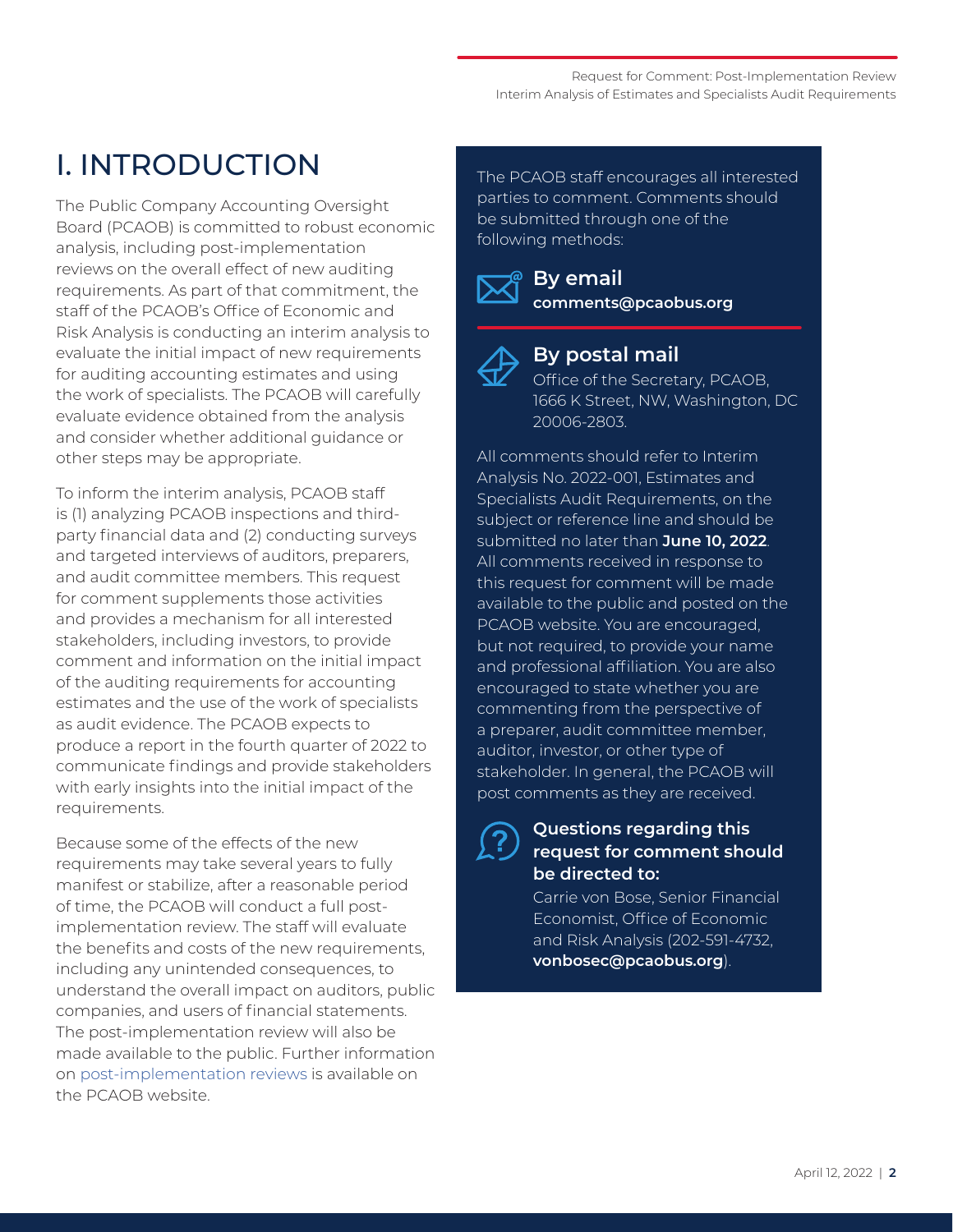# II. BACKGROUND INFORMATION

In 2018, the Board adopted and, in 2019, the SEC approved amendments to its standards for auditing accounting estimates and fair value measurements, under which three existing standards were replaced with a single, updated auditing standard. The new standard sets forth a uniform, risk-based approach to auditing accounting estimates and strengthens requirements under the three existing substantive testing approaches. It emphasizes the application of professional skepticism, including addressing potential management bias in accounting estimates. The new standard also provides more direction on addressing certain aspects unique to auditing fair values of financial instruments, including the use of pricing information from third parties such as pricing services and brokers or dealers.

At the same time, the Board also adopted and the SEC approved amendments to its auditing standards for using the work of specialists (i.e., a person or firm possessing special skill or knowledge in a particular field other than accounting or auditing), including amendments to two existing auditing standards and the retitling and replacement of a third standard with an updated standard. The amendments strengthen requirements for evaluating the work of a company's specialist, whether employed or engaged by the company, and apply a riskbased supervisory approach to both auditoremployed and auditor-engaged specialists. The specialists amendments are risk-based, so that the auditor's work effort to evaluate a specialist's work is commensurate with (1) the significance of the specialist's work to the auditor's conclusion regarding the relevant assertion; (2) the risk of material misstatement of the relevant assertion; and (3) the knowledge, skill, and ability of the specialist.

The new requirements for auditing accounting estimates and using the work of specialists became effective for audits of fiscal years ending on or after December 15, 2020. Further information on the new requirements is available on the PCAOB's [implementation resources](https://pcaobus.org/oversight/standards/implementation-resources-PCAOB-standards-rules) webpage.

# III. REQUEST FOR COMMENT

The PCAOB staff is seeking comment on initial experiences with, and the initial impact of, the amended auditing requirements for accounting estimates and the use of the work of specialists as audit evidence. You are encouraged to respond to any or all of the following questions. In all cases, the staff encourages commenters to provide data, evidence, and/or specific examples in support of comments. Since different stakeholders are impacted by the new requirements in different ways, commenters may find certain questions more relevant to their experiences.

# Auditing Accounting Estimates, Including Fair Value Measurements

## Questions for investors:

- 1. Do investors believe that the new requirements for auditing accounting estimates, including fair value measurements, contribute to an increase in audit quality? Why or why not?
- 2. Have the new requirements improved investor confidence in financial statements? Have the new requirements reduced investor uncertainty about audit quality and potential risks associated with accounting estimates?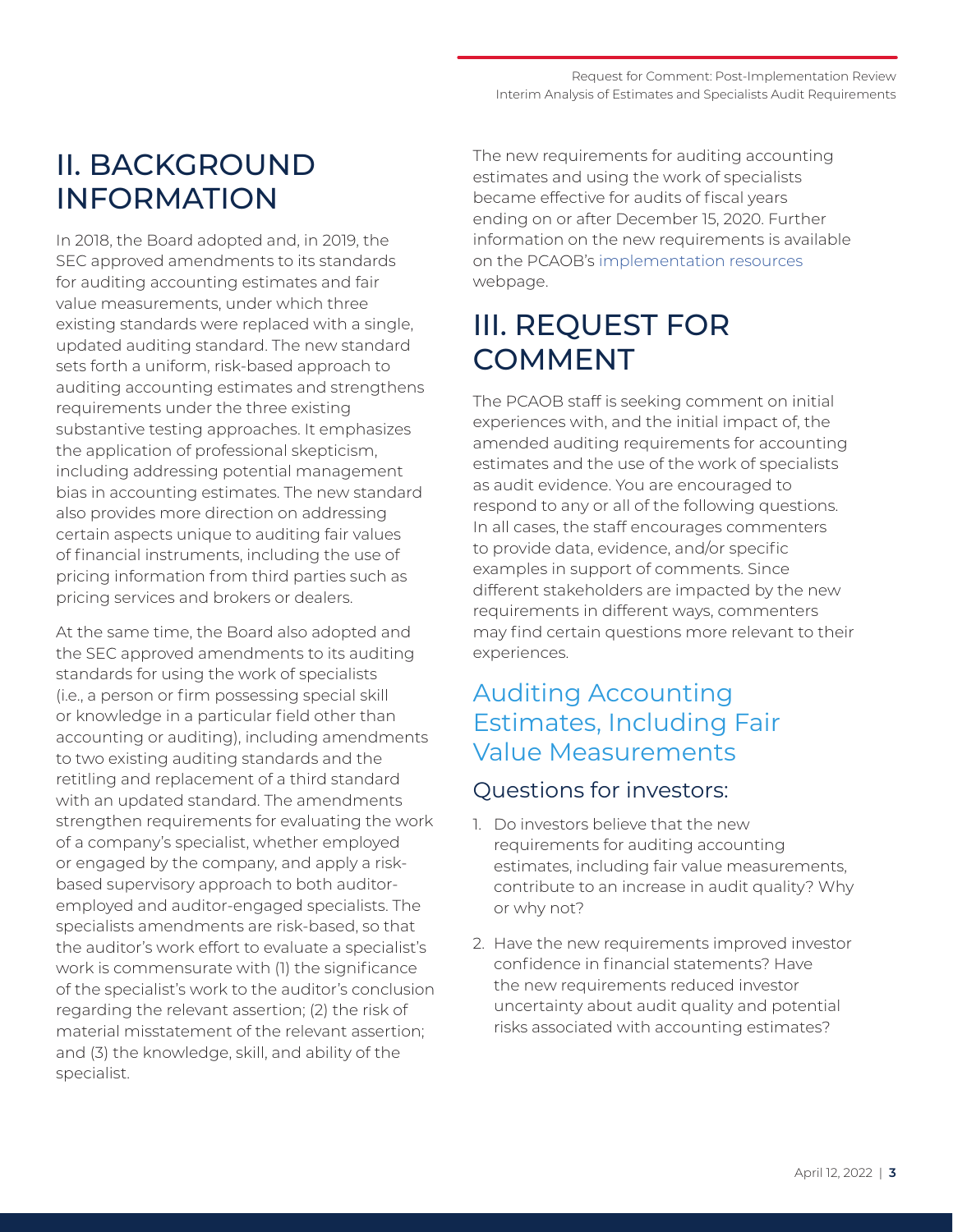Request for Comment: Post-Implementation Review Interim Analysis of Estimates and Specialists Audit Requirements

3. What other benefits, if any, have investors experienced as a result of the new requirements? Do investors believe that the overall benefits of the new requirements outweigh their costs?

## Questions for auditors, audit committee members, and financial statement preparers:

- 1. How did audit firms approach implementation of the new requirements for auditing accounting estimates, including fair value measurements? What were the most significant activities that firms undertook to support and monitor implementation of the new requirements by individual audit engagement teams?
- 2. To what extent did the new requirements lead to changes in auditing practice? How did the impact of the new requirements vary across audit firms and audit engagements? Please describe any changes to auditing practice and provide perspectives on the associated implications for audit and financial reporting quality.
- 3. To what extent did the new requirements have implications for communication and dialog between auditors, audit committees, and preparers? Please describe any changes and associated implications for audit and financial reporting quality.
- 4. What costs did audit firms incur to implement the new requirements? Did the new requirements generate any efficiencies? Please describe and estimate costs/ efficiencies directly related to implementation of the new requirements, distinguishing between one-time and recurring costs/ efficiencies. For recurring costs/efficiencies, please state whether you believe the costs/ efficiencies will increase, decrease, or not change in future years.
- 5. Did audit fees change because of the new requirements? To what extent were any additional fees due to the new requirements versus other contemporaneous environmental factors (e.g., new accounting requirements or the COVID-19 pandemic) that may have influenced audit effort? What other costs, if any, did companies experience directly related to the new requirements?
- 6. Did audit firms encounter any significant challenges in implementing the new requirements? If so, please describe and, if applicable, please reference the specific requirements that caused the challenges.
- 7. Did the new requirements give rise to any unintended consequences? Please describe any unintended consequences and, if applicable, reference the specific requirements that caused them.

# Auditor's Use of the Work of **Specialists**

### Questions for investors:

- 1. Do investors believe that the new requirements for the auditor's use of the work of specialists improve audit quality? Why or why not?
- 2. Have the new requirements improved investor confidence in financial statements? Have the new requirements reduced investor uncertainty about audit quality and potential risks associated with the auditor's use of the work of specialists?
- 3. What other benefits, if any, have investors experienced as a result of the new requirements? Do investors believe that the overall benefits of the new requirements outweigh their costs?